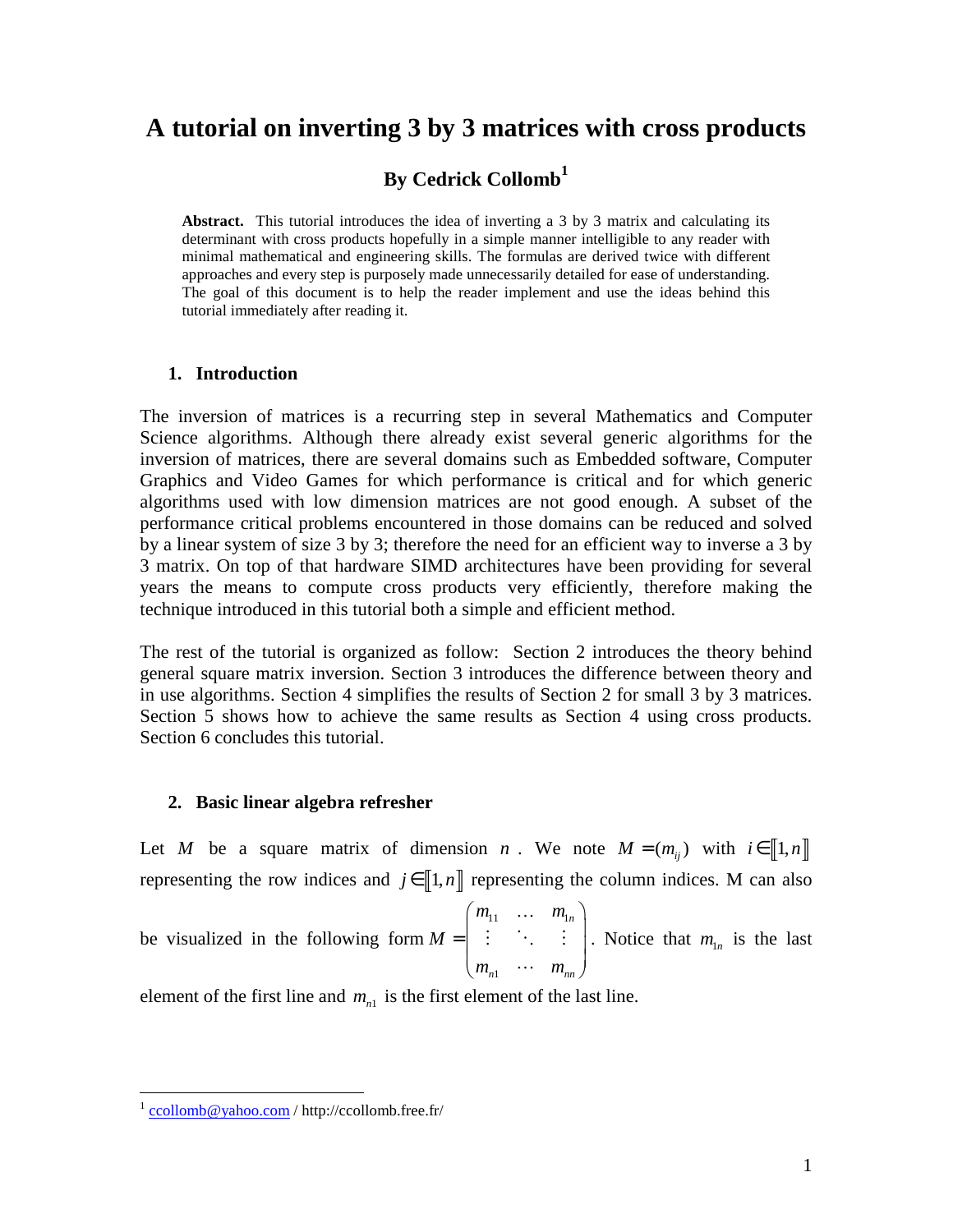Although outside the scope of this tutorial<sup>2</sup> we can demonstrate that *M* is invertible if and only if its determinant that will be referenced as  $det(M)$  is not zero. When M is invertible, its inverse is written as  $M^{-1}$  and can be determined by the following formula:

$$
M^{-1} = \frac{1}{\det(M)} adj(M)
$$
 (1)

The notation  $adj(M)$  represents the adjugate matrix of M. The formula means that the inverse of *M* is the adjugate scaled by the inverse of the determinant which is a scalar. The adjugate and determinant still need to be explained so that the previous formula makes sense and be at all useable.

The adjugate of *M* is also a square matrix of dimension *n*, and its elements  $a_{ij}$  are defined by the following formula:  $a_{ij} = c_{ji}$  (notice that *i* and *j* are inverted on the right hand side of the equation so that to transpose the matrix). The coefficients  $c_{ij}$  are called cofactors and are defined with the determinant of the square matrix of dimension *n* −1 created by removing the line *i* and column *j* from *M* .

$$
c_{ij} = (-1)^{i+j} \det \begin{pmatrix} m_{11} & \cdots & m_{1,j-1} & m_{1,j+1} & \cdots & m_{1n} \\ \vdots & \ddots & \vdots & \vdots & \ddots & \vdots \\ m_{i-1,1} & \cdots & m_{i-1,j-1} & m_{i-1,j+1} & \cdots & m_{i-1,n} \\ m_{i+1,1} & \cdots & m_{i+1,j-1} & m_{i+1,j+1} & \cdots & m_{i+1,n} \\ \vdots & \ddots & \vdots & \vdots & \ddots & \vdots \\ m_{nn} & \cdots & m_{n,j-1} & m_{n,j+1} & \cdots & m_{nn} \end{pmatrix}
$$
 (2)

The determinant of M can be calculated with the following formula:

$$
\det(M) = \sum_{i=1}^{n} m_{ij} c_{ij} \tag{3}
$$

The choice of *j* in (3) does not matter and for a matrix of dimension one,  $det(M) = m_1$ .

As you might have noticed this create a recursive formula since  $det(M)$  requires the value of the cofactors  $c_{ij}$ , and the cofactors are defined with determinants! However you can also notice that the size of the matrices involved in the cofactor is always one less than the size of the matrix of which we calculate the determinant. Therefore the recursion will reach matrices of size one and therefore will end.

 2 I recommend any good Linear Algebra course book, for French readers [1] is a good reference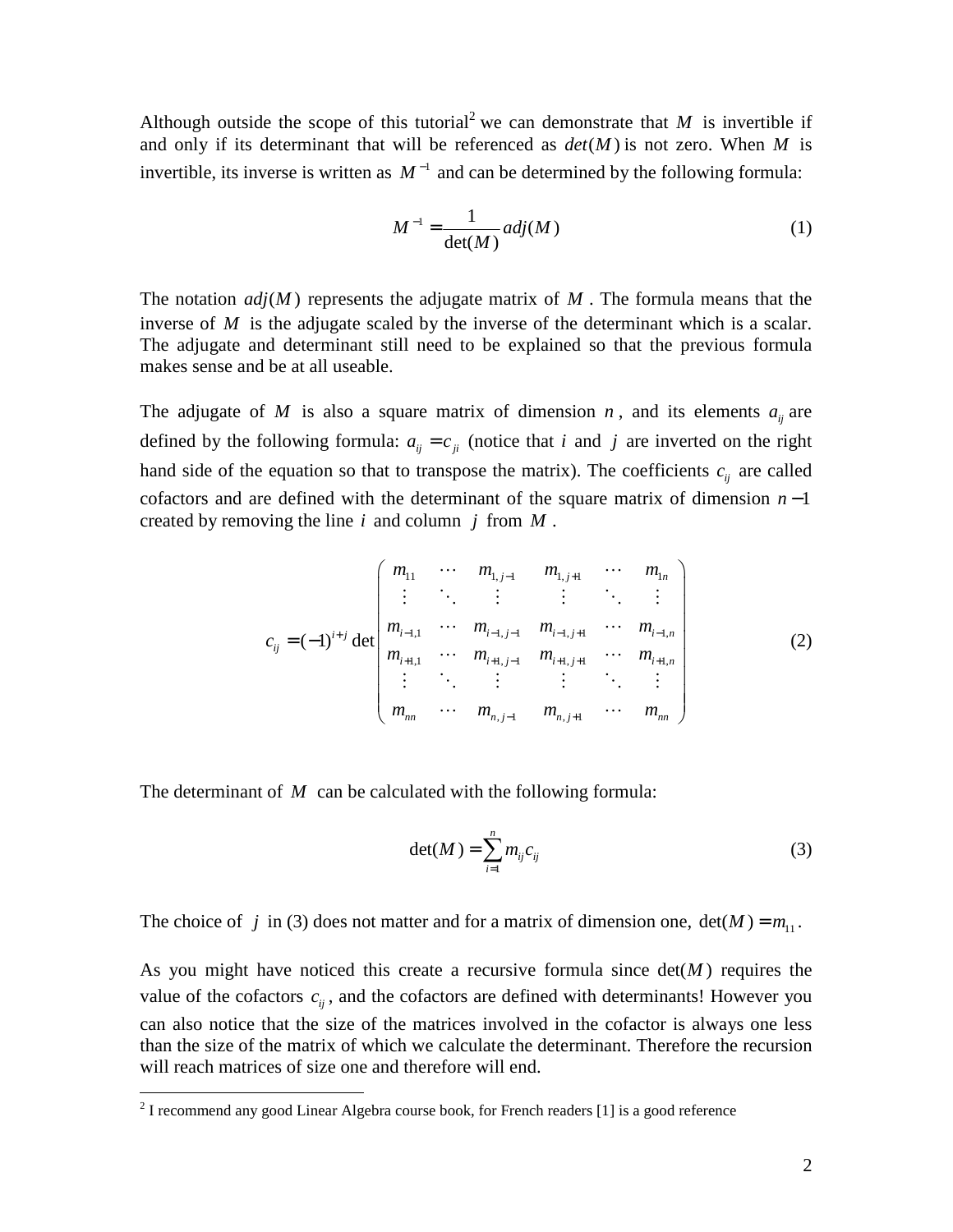#### **3. Matrix inversion in practice**

Although the inversion of matrices with adjugate has theoretical value, it is important to mention that this form is very rarely used in practice to inverse matrices.

For several classes of problem inversing the matrix just to find one *x* so that  $Mx = y$ when you have *M* and *y* can be prohibitory expensive, and it makes more sense to create iterative algorithms that converge to  $x$ . The most common methods<sup>3</sup> to proceed this way are Jacobi, Gauss-Seidel and the Conjugate gradient.

Even for the cases where the inverse is really needed there are usually better algorithms. The most common methods<sup>4</sup> are Gauss-Jordan, Shipley-Coleman [4], LU decomposition, QR decomposition.

#### **4. The 3 by 3 case**

If we apply (2) and (3) to the square matrix  $\frac{11}{12}$   $\frac{11}{13}$ 21  $\frac{11}{22}$   $\frac{12}{23}$ 31  $m_{32}$   $m_{33}$  $m_{11}$   $m_{12}$   $m$  $M = |m_{21} \, m_{22} \, m$  $m_{31}$   $m_{32}$  *m*  $=\left(\begin{matrix} m_{11} & m_{12} & m_{13} \\ m_{21} & m_{22} & m_{23} \end{matrix}\right).$  $\begin{pmatrix} m_{31} & m_{32} & m_{33} \end{pmatrix}$ , we get the following:

$$
det(M) = m_{11}c_{11} + m_{21}c_{21} + m_{31}c_{31}
$$
 (4)

$$
c_{11} = (-1)^{1+1} \det \begin{pmatrix} m_{22} & m_{23} \\ m_{32} & m_{33} \end{pmatrix} = m_{22} m_{33} - m_{32} m_{23}
$$
 (5)

$$
c_{21} = (-1)^{2+1} \det \begin{pmatrix} m_{12} & m_{13} \\ m_{32} & m_{33} \end{pmatrix} = m_{32} m_{13} - m_{12} m_{33}
$$
 (6)

$$
c_{31} = (-1)^{3+1} \det \begin{pmatrix} m_{12} & m_{13} \\ m_{22} & m_{23} \end{pmatrix} = m_{12}m_{23} - m_{22}m_{13}
$$
 (7)

$$
c_{12} = (-1)^{1+2} \det \begin{pmatrix} m_{21} & m_{23} \\ m_{31} & m_{33} \end{pmatrix} = m_{31}m_{23} - m_{21}m_{33}
$$
 (8)

$$
c_{22} = (-1)^{2+2} \det \begin{pmatrix} m_{11} & m_{13} \\ m_{31} & m_{33} \end{pmatrix} = m_{11}m_{33} - m_{31}m_{13}
$$
 (9)

$$
c_{32} = (-1)^{3+2} \det \begin{pmatrix} m_{11} & m_{13} \\ m_{21} & m_{23} \end{pmatrix} = m_{13}m_{21} - m_{11}m_{23}
$$
 (10)

<sup>&</sup>lt;sup>3</sup> See [2] for a good start with common methods for solving linear systems and their descriptions.

<sup>4</sup> See [**3**] for a good start with matrix inversion methods.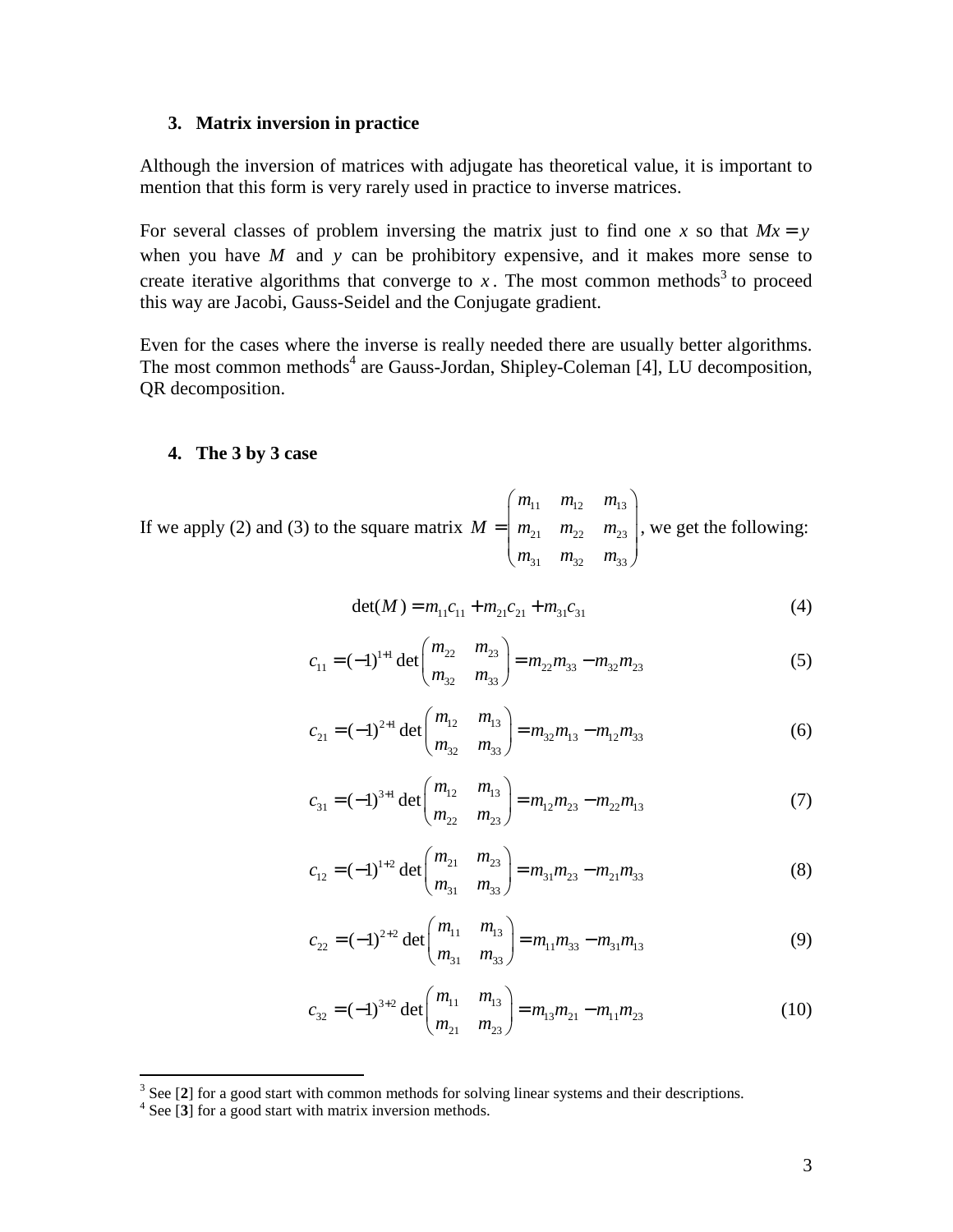$$
c_{13} = (-1)^{1+3} \det \begin{pmatrix} m_{21} & m_{22} \\ m_{31} & m_{32} \end{pmatrix} = m_{21}m_{32} - m_{31}m_{22}
$$
 (11)

$$
c_{23} = (-1)^{2+3} \det \begin{pmatrix} m_{11} & m_{12} \\ m_{31} & m_{32} \end{pmatrix} = m_{31}m_{12} - m_{11}m_{32}
$$
 (12)

$$
c_{33} = (-1)^{3+3} \det \begin{pmatrix} m_{11} & m_{12} \\ m_{21} & m_{22} \end{pmatrix} = m_{11}m_{22} - m_{21}m_{12}
$$
 (13)

Using  $(5)$ ,  $(6)$  and  $(7)$  with  $(4)$  gives:

$$
\det(M) = m_{11}(m_{22}m_{33} - m_{32}m_{23}) + m_{21}(m_{32}m_{13} - m_{12}m_{33}) + m_{31}(m_{12}m_{23} - m_{22}m_{13})
$$
 (14)

Using (5), (6), (7), (8), (9), (10), (11), (12) and (13) with (1) gives:

$$
M^{-1} = \frac{1}{\det(M)} \begin{pmatrix} m_{22}m_{33} - m_{32}m_{23} & m_{32}m_{13} - m_{12}m_{33} & m_{12}m_{23} - m_{22}m_{13} \\ m_{31}m_{23} - m_{21}m_{33} & m_{11}m_{33} - m_{31}m_{13} & m_{13}m_{21} - m_{11}m_{23} \\ m_{21}m_{32} - m_{31}m_{22} & m_{31}m_{12} - m_{11}m_{32} & m_{11}m_{22} - m_{21}m_{12} \end{pmatrix}
$$
 (15)

You can verify by hand that  $MM^{-1} = I_3$ , by multiplying M by  $M^{-1}$ .

#### **5. Calculating the determinant with a dot product and a cross product**

Although the formula (15) can be optimized, it is based on scalar operations and do not take advantage of SIMD features commonly available on most CPUs. On some processor architectures an alternative formulation using SIMD can provide more efficient results.

A common feature with SIMD is the availability of vectors of several dimensions that stand for the MD of Multiple Data in SIMD, in most common platforms available today those vectors are four dimensional vectors storing floating point values or 32 bits integers.

Stepping back from the final form reached in the last formula and looking at (4), we can see that  $det(M)$  looks like a dot product of two three-dimensional vectors. Defining

$$
C_1 = \begin{bmatrix} m_{11} \\ m_{12} \\ m_{13} \end{bmatrix}
$$
 which is the first column of  $M$ , and  $R_1 = \begin{bmatrix} c_{11} & c_{21} & c_{31} \end{bmatrix}$  which is the first

row of  $adj(M)$ , we notice that  $det(M) = R_1 C_1$  or using a dot product form:

$$
\det(M) = R_1^T.C_1 \tag{16}
$$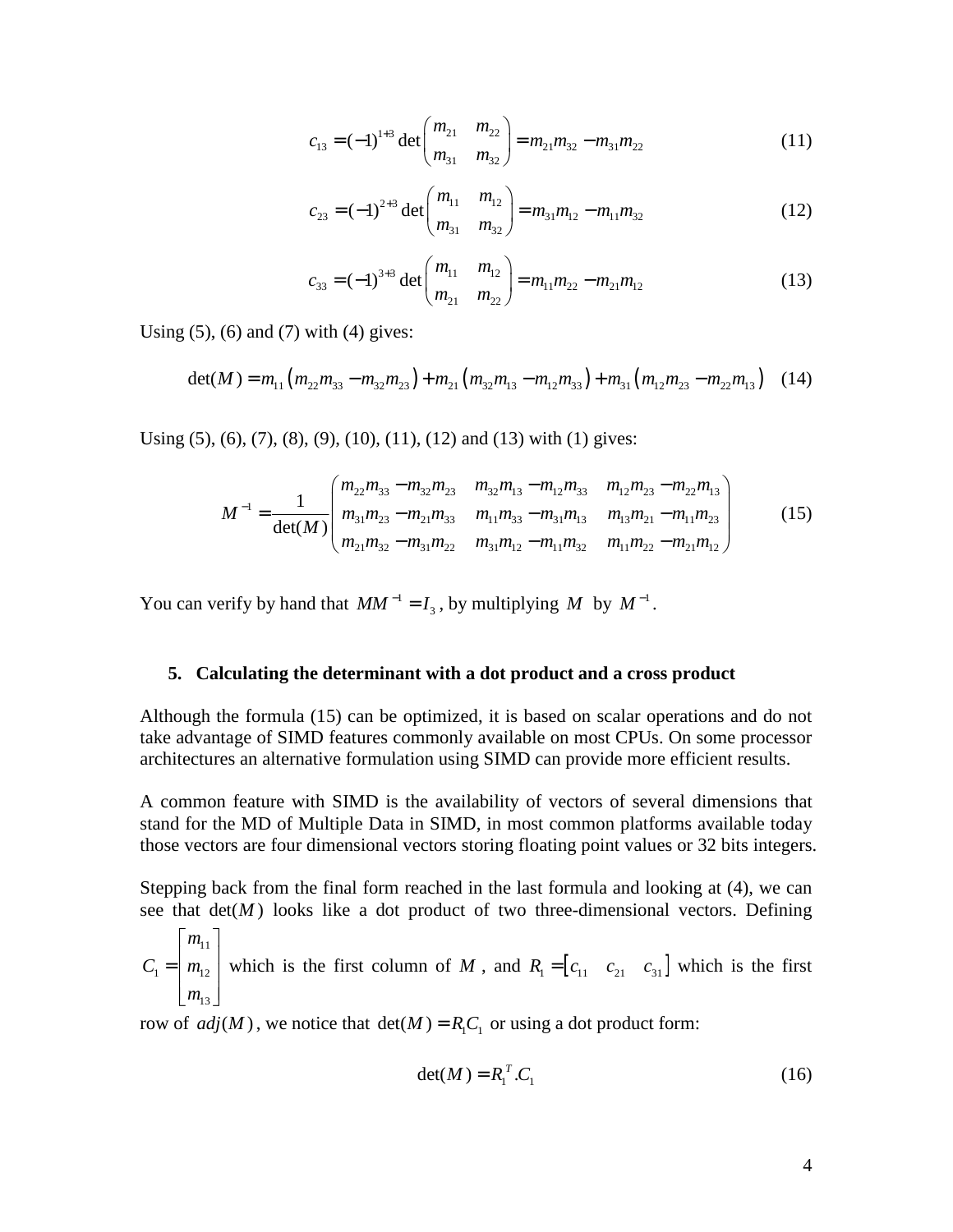Now if we look carefully at  $R_1^T$  we get:

$$
R_1^T = \begin{bmatrix} c_{11} \\ c_{21} \\ c_{31} \end{bmatrix} = \begin{bmatrix} m_{22}m_{33} - m_{32}m_{23} \\ m_{32}m_{13} - m_{12}m_{33} \\ m_{12}m_{23} - m_{22}m_{13} \end{bmatrix} = \begin{bmatrix} m_{12} \\ m_{22} \\ m_{32} \end{bmatrix} \wedge \begin{bmatrix} m_{13} \\ m_{23} \\ m_{33} \end{bmatrix} = C_2 \wedge C_3
$$
 (17)

 $C_2$  and  $C_3$  the second and third rows of *M*, therefore 12  $2 - 1$   $\frac{1}{22}$ 32 *m*  $C_2 = |m|$ *m*  $\lceil m_{12} \rceil$  $=\left\lfloor m_{22} \right\rfloor$  $\lfloor m_{32} \rfloor$  and 13  $3 - 1$   $\frac{123}{2}$ 33 *m*  $C_3 = |m$ *m*  $\lceil m_{13} \rceil$  $=\left\lfloor m_{23}\right\rfloor$  $\lfloor m_{33} \rfloor$ .

Therefore using (17) in (16) gives:

$$
\det(M) = C_1 \cdot (C_2 \wedge C_3) \tag{18}
$$

#### **6. Inverting the matrix with cross products**

The formula (18) is quite simple and nice. Moreover through the calculus we also realized that the first row of  $adj(M)$  was the cross product of the second and third columns of M, which was interesting and encourage to look at the other rows of  $adj(M)$ .

If we call respectively  $R_2$  and  $R_3$  the second and third rows of  $adj(M)$ , and call respectively  $C_2$  and  $C_3$  the second and third rows of  $adj(M)$ 

$$
R_2^T = \begin{bmatrix} c_{12} \\ c_{22} \\ c_{32} \end{bmatrix} = \begin{bmatrix} m_{31}m_{23} - m_{21}m_{33} \\ m_{11}m_{33} - m_{31}m_{13} \\ m_{13}m_{21} - m_{11}m_{23} \end{bmatrix} = \begin{bmatrix} m_{13} \\ m_{23} \\ m_{33} \end{bmatrix} \wedge \begin{bmatrix} m_{11} \\ m_{21} \\ m_{31} \end{bmatrix} = C_3 \wedge C_1
$$
 (19)

$$
R_3^T = \begin{bmatrix} c_{12} \\ c_{22} \\ c_{32} \end{bmatrix} = \begin{bmatrix} m_{21}m_{32} - m_{31}m_{22} \\ m_{31}m_{12} - m_{11}m_{32} \\ m_{11}m_{22} - m_{21}m_{12} \end{bmatrix} = \begin{bmatrix} m_{11} \\ m_{21} \\ m_{31} \end{bmatrix} \wedge \begin{bmatrix} m_{12} \\ m_{22} \\ m_{32} \end{bmatrix} = C_1 \wedge C_2
$$
 (20)

Using (17), (18), (19) and (20) we get the elegant and SIMD friendly formula:

$$
M^{-1} = \frac{1}{C_1 \cdot (C_2 \wedge C_3)} (C_2 \wedge C_3 \wedge C_1 \wedge C_1 \wedge C_2)^T
$$
 (21)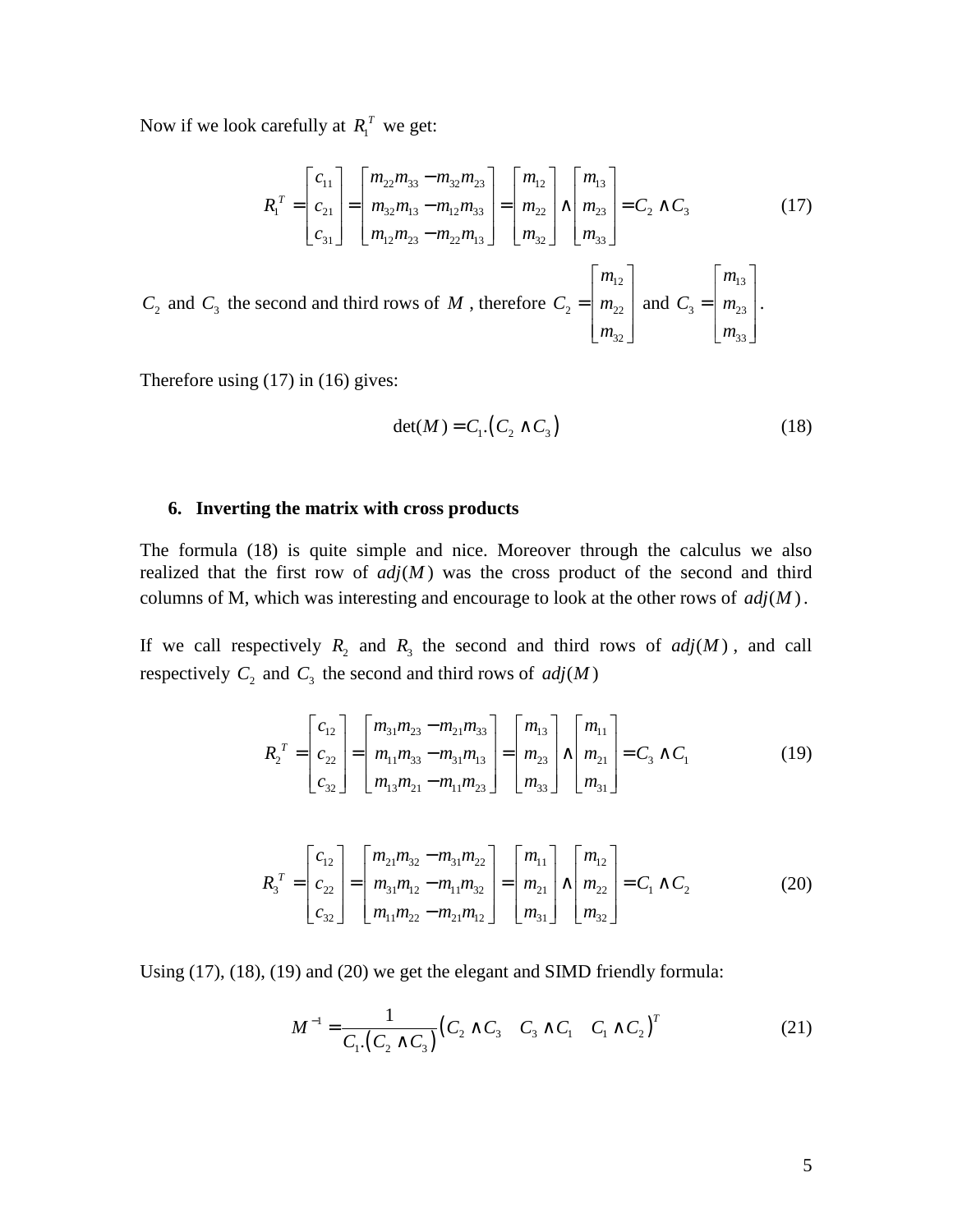#### **7. An alternative way to get the cross product inversion formula**

The cross product of two vectors is by definition normal to both vectors used to calculate the cross product, if we choose  $C_i$  and  $C_j$  with  $(i, j) \in \{1, 2, 3\} \times \{1, 2, 3\}$  then

$$
C_i \cdot (C_i \wedge C_j) = 0 \text{ and } C_j \cdot (C_i \wedge C_j) = 0 \tag{22}
$$

If we write two matrices A and B with the following rows and columns notations:

1 2 3 *A*  $A = |A|$ *A*  $\lceil A_1 \rceil$  $=\begin{bmatrix} A_2 \end{bmatrix}$  $\lfloor A_3 \rfloor$ , where  $A_1$ ,  $A_2$  and  $A_3$  are three dimensional horizontal vectors.

 $B = [B_1 \ B_2 \ B_3]$ , where  $B_1$ ,  $B_2$  and  $B_3$  are three dimensional vertical vectors.

Then  $AB = \begin{vmatrix} A_2 \end{vmatrix} \begin{bmatrix} B_1 & B_2 & B_3 \end{bmatrix}$  $\mathbf{1}$  |  $\mathbf{1}$   $\mathbf{1}$   $\mathbf{1}$   $\mathbf{1}$   $\mathbf{1}$   $\mathbf{1}$   $\mathbf{1}$   $\mathbf{1}$   $\mathbf{1}$   $\mathbf{1}$   $\mathbf{1}$   $\mathbf{1}$   $\mathbf{1}$   $\mathbf{1}$   $\mathbf{1}$   $\mathbf{1}$   $\mathbf{1}$   $\mathbf{1}$   $\mathbf{1}$   $\mathbf{1}$   $\mathbf{1}$   $\mathbf{1}$   $\mathbf{1}$   $\math$ 2  $\begin{bmatrix} \boldsymbol{v}_1 & \boldsymbol{v}_2 & \boldsymbol{v}_3 \end{bmatrix}$   $\begin{bmatrix} \boldsymbol{v}_1 & \boldsymbol{v}_2 & \boldsymbol{v}_1 & \boldsymbol{v}_2 & \boldsymbol{v}_2 & \boldsymbol{v}_3 \end{bmatrix}$  $3$   $\begin{bmatrix} 1 & 1_3 & \mathbf{0} & 1 \\ 1 & 3 & \mathbf{0} & 3 \end{bmatrix}$   $\mathbf{0}_1$   $\mathbf{1}_3$   $\mathbf{0}_2$   $\mathbf{1}_3$   $\mathbf{0}_3$  $B_1 \quad A_1^T.B_2 \quad A_1^T.$  $B_1$   $A_2^T.B_2$   $A_2^T$ .  $B_1$   $A_3^T.B_2$   $A_3^T$ .  $T$  **D**  $\Lambda$   $T$  **D**  $\Lambda$   $T$  $T$  **D**  $A$   $T$  **D**  $A$   $T$  $T$  **D**  $A$   $T$  **D**  $A$   $T$  $A_1$   $A_1^T.B_1 A_1^T.B_2 A_1^T.B_2$  $AB = |A_2||B_1 \quad B_2 \quad B_3| = |A_2^T \cdot B_1 \quad A_2^T \cdot B_2 \quad A_2^T \cdot B_3|$  $A_3$   $A_3^T.B_1 A_3^T.B_2 A_3^T.B_3$  $\begin{bmatrix} A_1 \end{bmatrix}$   $\begin{bmatrix} A_1^T.B_1 & A_1^T.B_2 & A_1^T.B_3 \end{bmatrix}$  $\begin{bmatrix} 1 \\ A \end{bmatrix} \begin{bmatrix} \mathbf{D} & \mathbf{D} & \mathbf{D} \end{bmatrix} = \begin{bmatrix} 1 & 1 & 1 & 2 & 1 & 3 \\ A^T \mathbf{D} & A^T \mathbf{D} & A^T \mathbf{D} \end{bmatrix}$  $=\begin{bmatrix} A_2 \end{bmatrix} \begin{bmatrix} B_1 & B_2 & B_3 \end{bmatrix} =$  $\begin{bmatrix} A_3 \end{bmatrix}$   $\begin{bmatrix} A_3^T.B_1 & A_3^T.B_2 & A_3^T.B_3 \end{bmatrix}$ (23)

Imagine that B is M and we want A to be its inverse  $M^{-1}$ .

So we want 1 0 0 0 1 0 0 0 1 *AB*  $\begin{bmatrix} 1 & 0 & 0 \end{bmatrix}$  $=\begin{vmatrix} 0 & 1 & 0 \end{vmatrix}$  $\begin{bmatrix} 0 & 0 & 1 \end{bmatrix}$ , therefore we need to make sure that  $A_1^T \cdot B_2 = 0$  and

 $A_1^T \cdot B_3 = 0$ . We know  $B_2$  and  $B_3$  since they are columns of M, and we want to find a vector that is normal to both.

Using (22) it is very easy with  $A_1^T = k_1 (B_2 \wedge B_3)$ . Following the same method we can identify  $A_2^T = k_2 (B_3 \wedge B_1)$  and  $A_3^T = k_3 (B_1 \wedge B_2)$ . Therefore

$$
A = \begin{bmatrix} k_1 (B_2 \wedge B_3) & k_2 (B_3 \wedge B_1) & k_3 (B_1 \wedge B_2) \end{bmatrix}^T
$$
 (24)

We now need to identify  $k_1$ ,  $k_2$  and  $k_3$  by using (24) in (23) which gives

$$
AB = \begin{bmatrix} k_1 B_1 (B_2 \wedge B_3) & 0 & 0 \\ 0 & k_2 B_2 (B_3 \wedge B_1) & 0 \\ 0 & 0 & k_3 B_3 (B_1 \wedge B_2) \end{bmatrix}
$$

6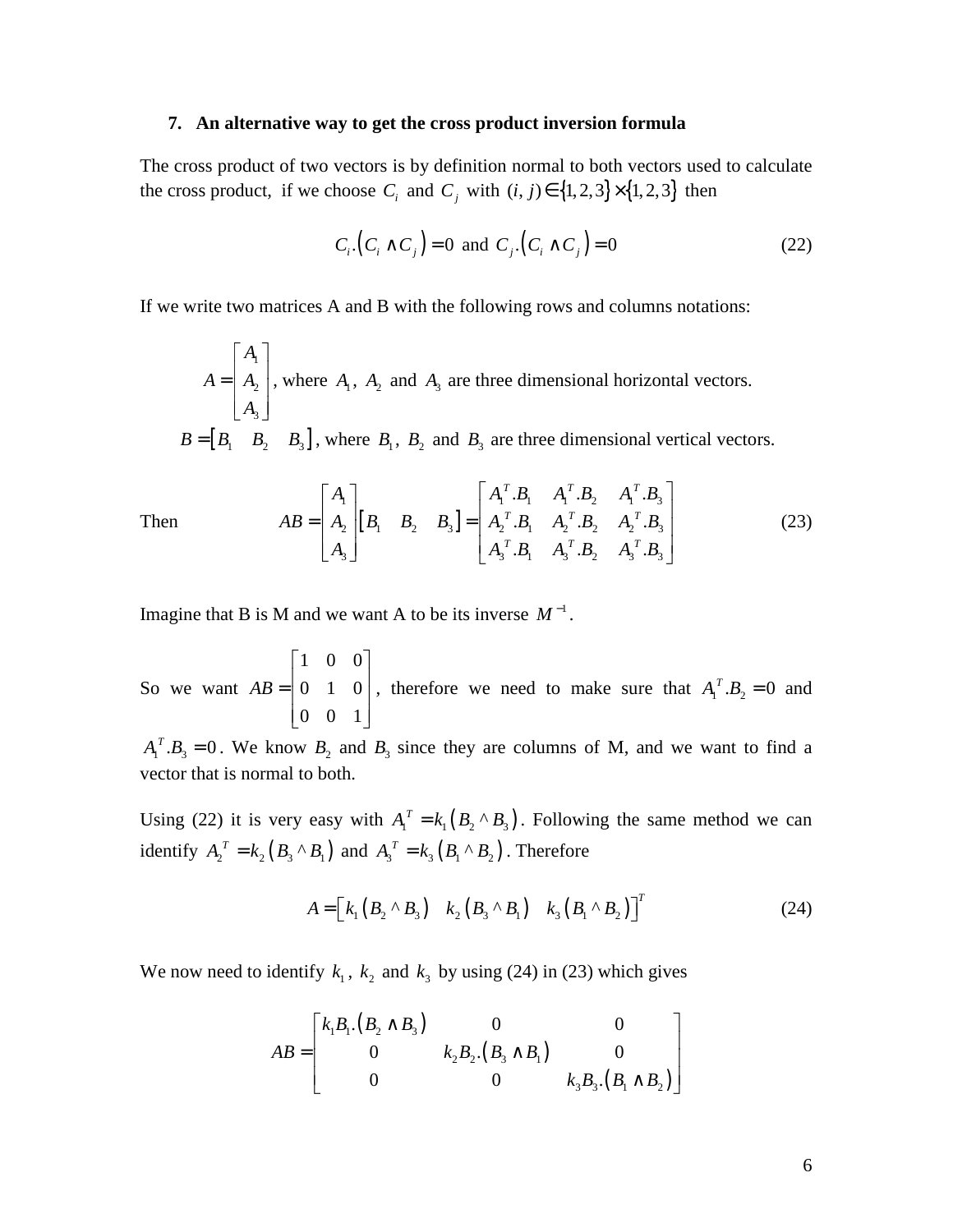Therefore

$$
k_1 = \frac{1}{B_1 \cdot (B_2 \wedge B_3)}\tag{25}
$$

$$
k_2 = \frac{1}{B_2 \cdot (B_3 \wedge B_1)}\tag{26}
$$

$$
k_3 = \frac{1}{B_3 \cdot (B_1 \wedge B_2)}\tag{27}
$$

Another interesting property if E, F, G are arbitrary vectors is that we can cycle vectors to the left or to the right in the equation below.

$$
E\left(F \wedge G\right) = F\left(G \wedge E\right) = G\left(E \wedge F\right) \tag{28}
$$

Note that we only need to demonstrate one equality, since changing variable names leads to the third equality.

$$
E = \begin{bmatrix} e_1 \\ e_2 \\ e_3 \end{bmatrix} \text{ and } F \wedge G = \begin{bmatrix} f_1 \\ f_2 \\ f_3 \end{bmatrix} \wedge \begin{bmatrix} g_1 \\ g_2 \\ g_3 \end{bmatrix} = \begin{bmatrix} f_2 g_3 - f_3 g_2 \\ f_3 g_1 - f_1 g_3 \\ f_1 g_2 - f_2 g_1 \end{bmatrix}, \text{ therefore}
$$
  

$$
E.(F \wedge G) = e_1 (f_2 g_3 - f_3 g_2) + e_2 (f_3 g_1 - f_1 g_3) + e_3 (f_1 g_2 - f_2 g_1)
$$
 (29)

Expanding (29) gives

$$
E.(F \wedge G) = e_1 f_2 g_3 - e_1 f_3 g_2 + e_2 f_3 g_1 - e_2 f_1 g_3 + e_3 f_1 g_2 - e_3 f_2 g_1
$$
 (30)

Factoring (30) by  $f_1$ ,  $f_2$  and  $f_3$  gives

$$
E.(F \wedge G) = f_1(e_3g_2 - e_2g_3) + f_2(e_1g_3 - e_3g_1) + f_3(e_2g_1 - e_1g_2)
$$
 (31)

$$
G \wedge E = \begin{bmatrix} g_1 \\ g_2 \\ g_3 \end{bmatrix} \wedge \begin{bmatrix} e_1 \\ e_2 \\ e_3 \end{bmatrix} = \begin{bmatrix} g_2 e_3 - g_3 e_2 \\ g_3 e_1 - g_1 e_3 \\ g_1 e_2 - g_2 e_1 \end{bmatrix}
$$
 therefore see from (31) that  $E \cdot (F \wedge G) = F \cdot (G \wedge E)$ .

Using (28) with (25), (26) and (27) we get

$$
k_1 = k_2 = k_3 = \frac{1}{B_1 \cdot (B_2 \wedge B_3)}
$$
(32)